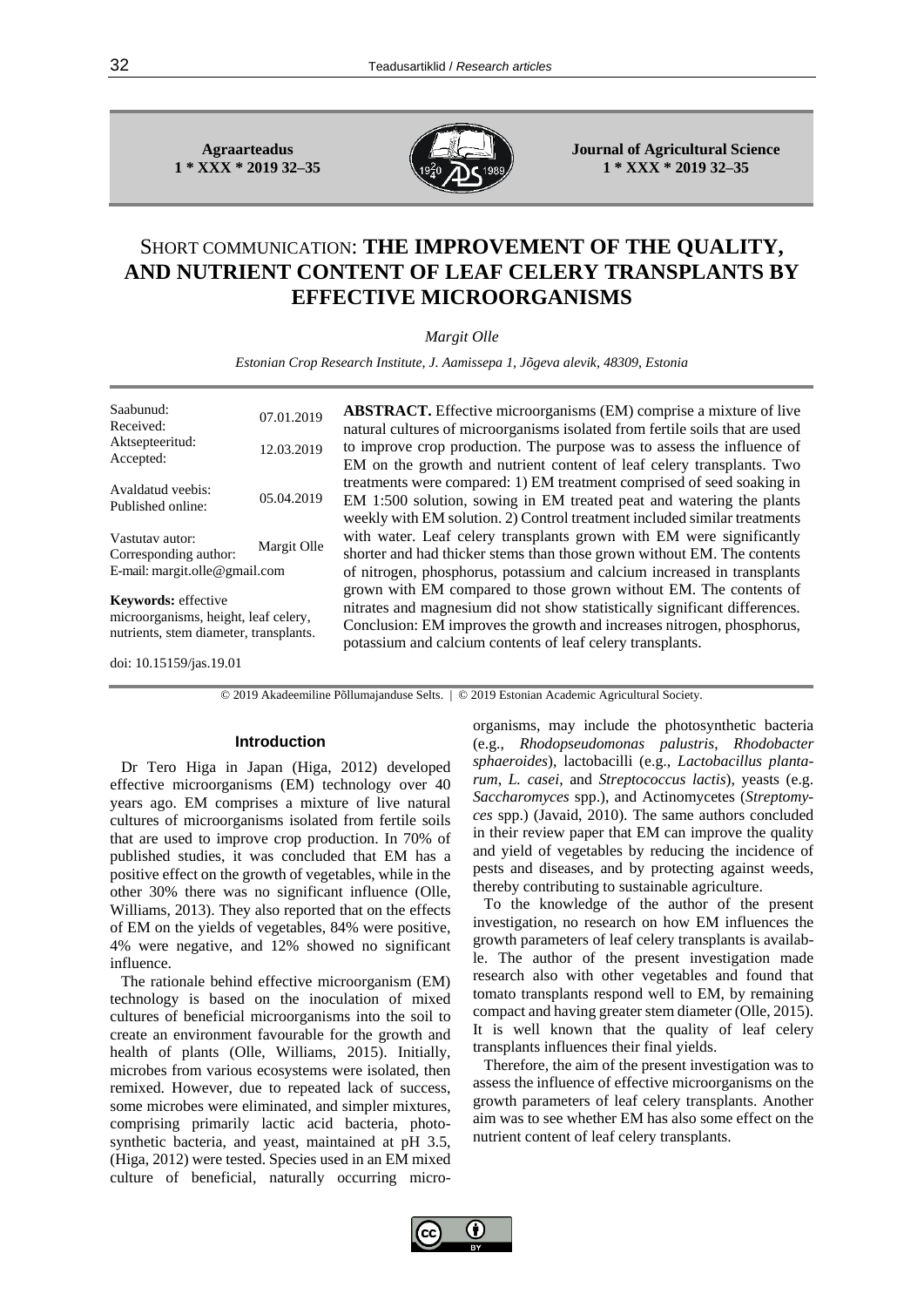# **Materials and Methods**

The experiments were carried out in spring 2014 in a heated glasshouse at the Estonian Crop Research Institute. There were two treatments: 1. with EM; 2. without EM (control).

Leaf celery seeds were sown on 21 March into plastic trays 36×28 cm, height 6.5 cm (one hole was  $6.4\times6.2$  cm, height 6.5 cm), where plants were growing until the end of transplant age. The substrate for conventionally cultivated seedlings and transplants was a peat-based mixture fertilized with PeatCare 11-25-24  $2 \text{ kg m}^3$ , magnesium sulphate 0.5 kg m<sup>-3</sup>, mixed with dolomite lime  $(7 \text{ kg m}^3)$ .

In treatment 1 (EM treatment) the seeds were soaked in activated EM 1:500 solution 30 minutes before sowing. Seeds were sown on in limed, fertilized and activated EM 1:500 solution treated peat. Once each week after sowing (28.03.14–26.05.14), plants were watered with either activated EM 1:500 solution using 4 L liquid per 32 plants. Also once each week all plants in EM treatment were watered with fertilizer Superex  $(12-5-27)$ .

In control treatment, the seeds were soaked in water 30 minutes before sowing. Seeds were sown on in limed, fertilized and water treated peat. Once each week after sowing (28.03.14–26.05.14), plants were watered with water using 4 L liquid per 32 plants in each treatment. Also once each week all plants in control treatment were watered with fertilizer Superex  $(12-5-27)$ .

Each plot comprised of 6 plants. The experiment had four replicates, grown concurrently. The experiment was repeated at the same time, so there were running two experiments at the same time, both with 4 replications.

The glasshouse lighting at plant level was approximately 12 000 lux from high-pressure sodium lamps, lit for 18 hours (23.00–16.00) each day. Minimum day and night temperatures were  $20 \degree C$  and  $18 \degree C$ , respectively.

Plant height and stem diameter of leaf celery transplants were measured on 28 May.

The contents of nitrates, nitrogen, phosphorus, potassium, calcium and magnesium were determined. Nitrite and nitrate contents were determined in plant extracts by Fiastar 5000. Nitrogen content was determined according to the Copper Catalyst Kjeldahl Method (984.13). The phosphorus determination was carried through in Kjeldahl Digest by Fiastar 5000 (AN 5242; Stannous Chloride method, ISO/FDIS 15681). Potassium determination was by the Flame Photometric Method (956.01). Calcium determination was by the o-Cresolphthalein Complexone method (ISO 3696, in Kjeldahl Digest by Fiastar 5000). Magnesium determination was by Fiastar 5000 (ASTN90/92; Titan Yellow method).

Analyses of variance were carried out on the data obtained using programme Excel. Used signs: \*\*\*  $P < 0.001$ ; \*\*  $P = 0.001 - 0.01$ ; \*  $P = 0.01 - 0.05$ ; NS not significant,  $P > 0.05$ .

# **Results**

Leaf celery transplants treated with EM were significantly shorter than those without EM (Table 1); they were 36% shorter. The stem diameter of transplants was 13% greater in those treated with EM than in those without EM (Table 1). The contents of nitrates and magnesium were not statistically different between treatments (Table 2). However, the treatment affected nitrogen, phosphorus and potassium contents, which were 22, 21 and 17% higher in EM variant compared to control.

A little bit lower, was increased in the content of calcium which was 11% higher in EM variant compared to control (Table 2).

**Table 1.** The height and the stem diameter of leaf celery transplants

| Group   | Plant height, cm | Stem diameter, cm |  |  |
|---------|------------------|-------------------|--|--|
| EM      | 14.06            | 1.0125            |  |  |
| Control | 21.88            | 0.8813            |  |  |
|         | ***              | ***               |  |  |

**Table 2.** The content of nitrates in leaf celery transplants raw plants and the contents of nitrogen, phosphorus, potassium, calcium, and magnesium in leaf celery transplants dry matter

| Group   | In raw plant, mg $kg^{-1}$ | In plant dry matter, % |      |             |      |       |
|---------|----------------------------|------------------------|------|-------------|------|-------|
|         | Nitrates                   |                        |      |             | Сa   | Μg    |
| EM      | 4739                       | 4.55                   | 0.95 | 6.58        | 2.99 | 0.389 |
| Control | 3063                       | 3.55                   |      | $0.75$ 5.46 | 2.66 | 0.408 |
| P       | NS                         | **                     | **   | $\ast$      | *    | NS    |

Used signs: \*\*\*  $P < 0.001$ ; \*\*  $P = 0.001 - 0.01$ ; \*  $P = 0.01 - 0.05$ ; NS not significant,  $P > 0.05$ .

#### **Discussion**

In this study, we found that leaf celery transplants treated with EM were significantly shorter than untreated control transplants. Olle and Williams (2015) reported a similar result also with cucumber and squash transplants. This does not concur with Idris *et al*. (2008) results with tomato plants, because they found that EM treatment significantly increased plant height; however, they measured plant height at fruiting while we measured the height of transplants. EM application appeared to promote early fruiting in tomato (Ncube *et al*., 2011) and root growth, but not a leaf and shoot development in Chinese cabbage (In-Ho, Ji-Hwan, 2012). The combined application of phosphorus fertilizer (P<sub>2</sub>O<sub>5</sub>) 0, 75, 150 l ha<sup>-1</sup> and EM 50 l ha<sup>-1</sup> enhanced vegetative and reproductive growth in cabbage (Zahoor *et al*., 2003).

Chantal *et al.* (2010) showed increased leaf areas in cabbages treated with EM. Although there was no significant difference in plant height, treatment with EM 'Bokashi' plus an EM solution resulted in the highest diameter stems, followed by the chemical fertiliser (Nakano, 2007). The increase in stem diameter is in accordance with the results of the present investigation and of results of other experiments (Olle, Williams, 2015). On another hand, Puranapong and Siphuang (2001) studied the use of a mixture of EM with chicken, quail, pig or cow manure on the growth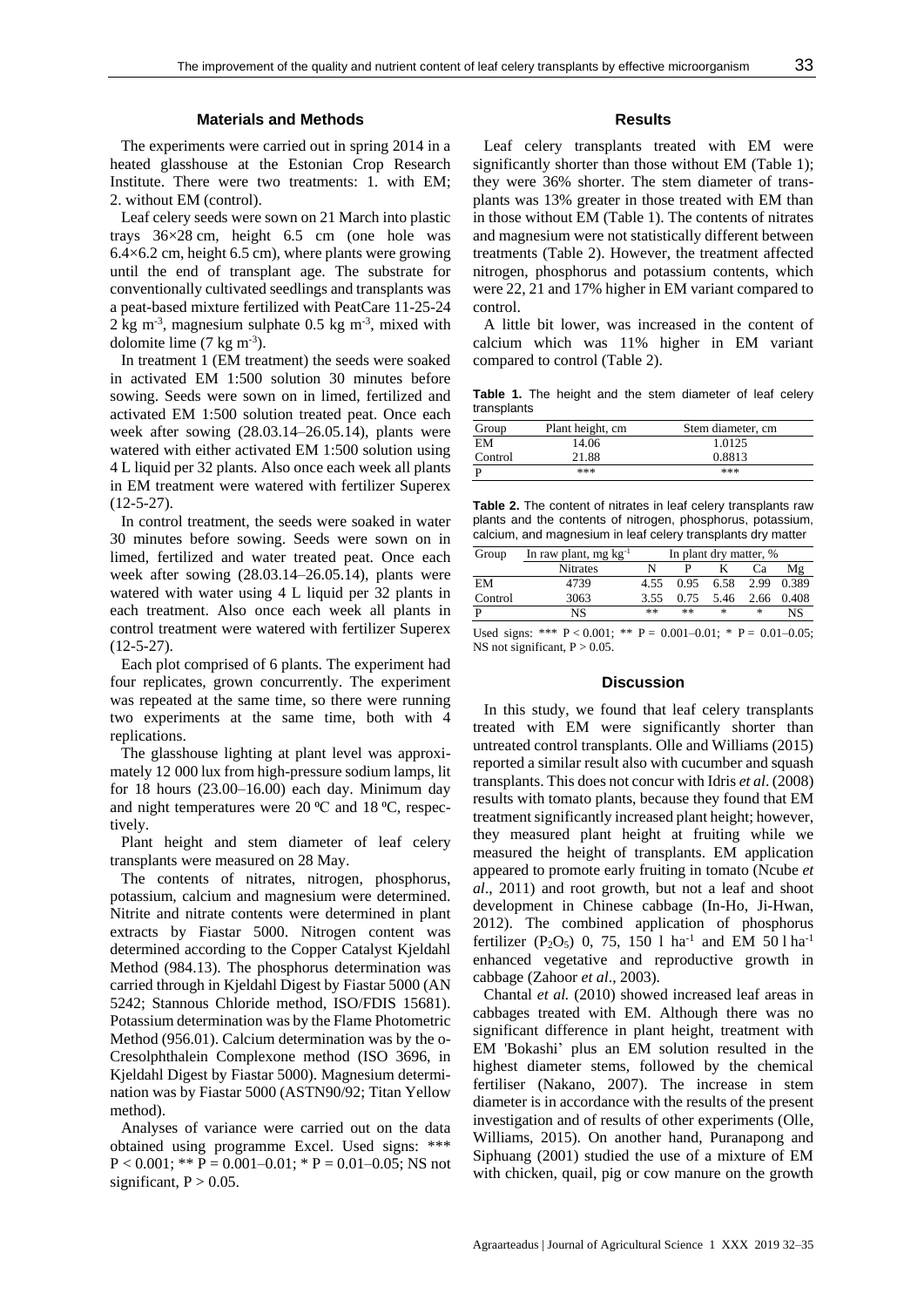of yard long bean and snake eggplant, but showed no significant differences of plant growth parameters.

EM improved the quality of leaf celery transplants, because they remained more compact with a greater stem diameter than untreated plants. The golden rule is that transplant with very good quality results in higher yields. EM gives a good start to leaf celery transplants because EM solubilise minerals (Olle, Williams, 2013), including Ca, from the substrate. Ca influences many processes beneficially: plants with a higher Ca content have less disease, are attacked by fewer insects, and have better transport and storage qualities (Olle, 2013).

The content of nitrogen, phosphorus, potassium and calcium in leaf celery transplants were higher in EM treatment compared to control treatment. Nitrate and magnesium contents in leaf celery were not statistically different between treatments. It was good that nitrate content did not show increased content in plants; because of high nitrate, accumulation in plants might be undesirable. Chards treated with EM 'Bokashi'+ EM had higher phosphorus content than control plants (Daiss *et al.* 2008), which is in accordance with findings in the present investigation. Similarly, with the present investigation, the application of EM to plants induced higher levels of calcium compared with nontreated plants (Daiss *et al*., 2008). In accordance with results from the present investigation, EM significantly enhanced nitrogen, phosphorus and potassium nutrition of the test plant in farmyard manure amendment both at flowering stage and at maturity. However, in NPK amended the soil, EM application markedly enhanced plant nutrition at a later growth stage only (Javaid, Bajwa, 2011).

Phosphorus is needed especially for good root growth (Durner, 2013). Potassium is very important in stomatal function and water relations of plants (Durner, 2013). A higher Ca content is beneficial, suppressing insect and disease attack and increasing transportability and storage quality (Olle, 2013). A higher Mg content could have desirable; because of a higher Mg content reduces the incidence of insect pests and diseases (Cakmak, 2013).

## **Conclusions**

Leaf celery transplants with EM were significantly shorter and had a greater stem diameter and the content of nitrogen, phosphorus, potassium and calcium were higher than in the control treatment. Therefore, it can be suggested in the production of leaf celery transplants to treat plants with EM in order to plant healthier transplants with the higher quality of them.

## **Acknowledgements**

In 2011, one of my colleagues Margus Ess introduced me to effective microorganisms (EM). He demonstrated in field experiments with corn crops that EM are very effective in increasing plant yields. I am very thankful for his considerable knowledge of this product and for my valuable discussions with him.

#### **Conflict of interest**

The authors declare that there is no conflict of interest regarding the publication of this paper.

# **Author contributions**

MO contributed to the design and implementation of the research, to the analysis of the results and to the writing of the manuscript.

I have also had very good collaboration with the company AgriPartner Ltd., whose manager Argo Kukk, has provided me with EM for my trials.

In addition, the whole team of agronomists working with those experiments are worth to thank: Eve Somelar, Ülle Ratassepp, Taavi Piiskoppel, Siiri Margens, Larissa Sirel and Ave Lepik.

#### **References**

- Cakmak I. 2013. Magnesium in crop production, food quality and human health. – Plant Soil, 368:1–4, doi: 10.1007/s11104-013-1781-2.
- Chantal, K. Xiaohou, S., Weimu, W., Basil, T.I.O. 2010. Effects of effective microorganisms on yield and quality of vegetable cabbage comparatively to nitrogen and phosphorus fertilizers. – Pakistan J. Nutr, 9:1039–1042, doi: 10.3923/pjn.2010.1039.1042.
- Daiss, N., Lobo, G., Socorro, A.R., Brückner, U., Heller, J., Gonzales, M. 2008. The effect of three organic pre-harvest treatments on Swiss chard (*Beta vulgaris* L. var. cycla L.) quality. – Eur. Food Res. Technol., 226:345–353, doi: 10.1007/s00217-006- 0543-2.
- Durner, E.F. 2013 Principles of Horticultural Physiology. – Gutenberg Press Ltd., Tarxien, Malta, 405 p.
- Higa, T. 2012. Kyusei Nature Farming and Environmental Management Through Effective Microorganisms - The Past, Present and Future. – http://www.infrc.or.jp/english/KNF\_Data\_Base\_We b/7th\_Conf\_KP\_2.html Accessed on 13.12.18.
- Idris, I.I., Yousif, M.T., Elkashif, M.E., Bakara, F.M. 2008. Response of tomato (*Lycopersicum esculentum* Mill.) to application of effective microorganisms. – Gezira J. Agr. Sci., 6(1), North America, 6. Oct. 2012. http://journals.uofg.edu.sd/index.php/GJAS/article/vie w/4. Accessed 06.04.2013
- In-Ho, H., Ji-Hwan, K. 2012. Study on Plant Growth Hormones. http://www.futuretechtoday.com/em/ study.htm Accessed on 25.05.18.
- Javaid, A. 2010. Beneficial Microorganisms for Sustainable Agriculture. – In: Lichtfouse E. (Eds) Genetic Engineering, Biofertilisation, Soil Quality and Organic Farming. Sustainable Agriculture Reviews, vol 4. – Springer, Dordrecht, pp. 347–369.
- Javaid, A., Bajwa, R. 2011. Field evaluation of effective microorganisms (EM) application for growth, modulation, and nutrition of mung bean. – Turk. J. Agric. For., 35:443–452, doi: 10.3906/tar-1001-599.
- Nakano, Y. 2007. Effects of Effective Microorganisms™ on the growth of *Brassica rapa*.